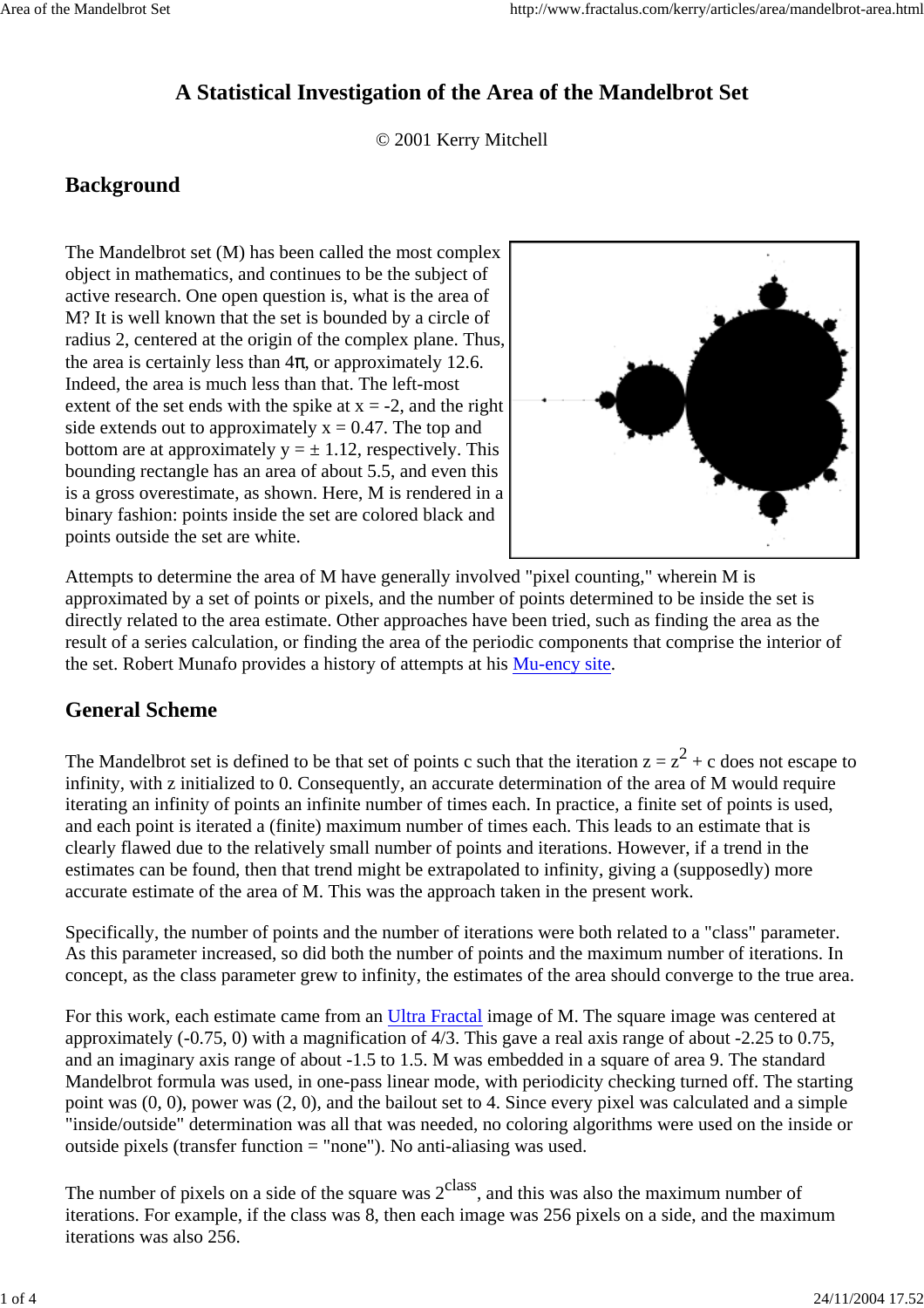For each class, many images were generated. What differentiated the images in the same class was the exact center. It was offset in the real and imaginary directions from the approximate center of (-0.75, 0). The amount of the offset was "randomly" chosen (using a standard random number generator) and was less than the distance between adjacent pixels. Once the image was rendered, it was saved as a Targa file. Then, a separate program interrogated the file and determined the number of pixels inside the set, on the basis of their color. The area was estimated by finding the ratio of inside pixels to total pixels, then multiplying that by the area of the square, 9.

## **Early Attempts and Subsequent Improvements**

Initial attempts used the "Guessing" drawing method. While it was realized that this is less accurate than either of the "linear" methods, it was hypothesized that the inaccuracies would decrease as the class number increased. A sample case was run for a class 9 case, using the same location settings. In this example, 15 pixels were calculated differently. This led to a difference of 0.005 in the area estimate, which was quite significant.

Once it was determined to use the "One-pass Linear" drawing method, several runs were made using single layer images. Points inside the set were colored black and outside points were white, both using the solid color settings. Due to the choice of programming environment, the counting of pixels in the image proceeded much more slowly than the rendering of the images. Consequently, it was decided to employ multi-layered images. Each layer had its own random center point and was essentially an individual datum.

In order to maintain the individuality of each layer for statistical analyses, the pixel coloring was adjusted. First, the scheme was reversed such that outside pixels were colored black, and inside pixels were non-black. Then, the 24-bit nature of Targa files was exploited. Each pixel is represented by 3 bytes, one

each for the red, green, and blue components of the pixel's color. A byte can represent  $2^8$  levels of intensity, or 8 distinct bits of information. One bit was used for each layer and was set to 1 if the pixel was inside the set or 0 otherwise. Each layer's inside solid color was set to a power of 2 for one component only, and 0 for the other two components. The layers were combined using the "Addition" merge mode, insuring that 24 layers could be stored in one image, and each layer's data retrieved intact afterwards.



The final improvement in efficiency came from a version of periodicity checking. (The image on the left shows it being applied to the period 3 disk on top of the main cardioid.) The boundary of the main cardioid is well known, as is the boundary of the large disk centered at -1. Any pixel located in either of these regions is known to be inside M. It can be counted as inside and not calculated, saving quite a bit of time. The other periodic components (disks and small cardioids) have boundaries that are much more difficult to determine exactly. Instead, small circles can be placed inside them such that, if the pixel is inside the circle, and the circle is entirely inside the disk or cardioid, then the pixel is in M and need not be calculated. The circles represent transforms that set the #solid color

flag if the pixel was inside. While the solid color is shown red here, it was set to the same color as the inside solid color on each layer.

There was overhead involved with checking each pixel for membership in the periodicity circles, which added to the overall calculation time. For each class, there was a maximum number of circles that could be used before the overhead outweighed the savings in not iterating every pixel. The class 8 runs had only the main cardioid and period 2 disk at -1 checked. For class 13 and 14 runs, the main cardioid and 8 disks were checked, as shown. While

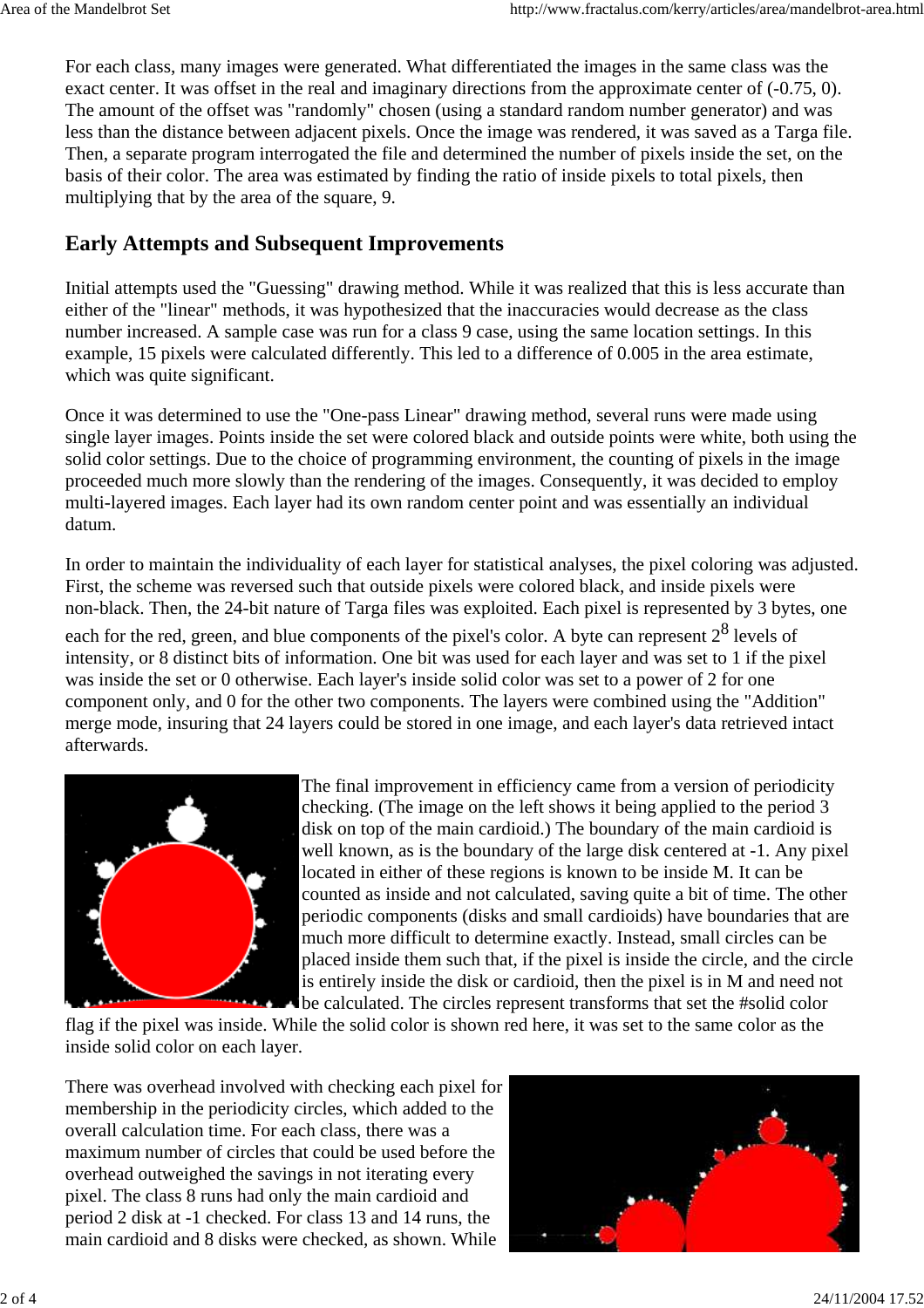the red and white points are in the Mandelbrot set, only the white points were actually calculated.

# **Results**

The area for each class was treated as a quantity to be estimated by statistical sampling. Each layer's estimate was

taken as a single observation of a random variable. By acquiring many samples, the population mean (the true area for that class) can be estimated. For example, for class 8, there is a well-defined figure that results from 256 iterations. It approximates, but is slightly larger than M. The population mean  $(\mu)$  of all the class 8 measurements is that true area, which is being estimated. The standard deviation of the measurements was used to determine the 95% error tolerance (E). This is the half-width of the confidence interval: the probability is 95% that  $\mu$  lies in the interval from the mean minus E to the mean + E.

Listed in the below table are:

- class: overall parameter
- $\bullet$  grid side: how many pixels were on one side of the grid,  $2^{class}$
- pixels: total number of pixels, (grid side)<sup>2</sup>
- $\bullet$  iterations: maximum number of iterations per pixel,  $2^{class}$
- count: how many measurements were made for this class
- mean: arithmetic mean of the observations
- standard deviation: sample standard deviation of the observations
- E: 95% error tolerance as discussed above

| class                 | 8           | 9           | 10          | 11        | 12        | 13          | 14             |
|-----------------------|-------------|-------------|-------------|-----------|-----------|-------------|----------------|
| grid side             | 256         | 512         | 1024        | 2048      | 4096      | 8192        | 16384          |
| pixels                | 65536       | 262144      | 1048576     | 4194304   | 16777216  | 67108864    | 268435456      |
| iterations            | 256         | 512         | 1024        | 2048      | 4096      | 8192        | 16384          |
| count                 | 92513       | 14900       | 1626        | 264       | 32        | 8           | $\overline{4}$ |
| mean                  | 1.521814    | 1.514038    | 1.510228    | 1.508360  | 1.507446  | 1.507011    | 1.506793       |
| standard<br>deviation | 1.55 E-03   | 6.23 E-04   | 2.05 E-04   | 8.22 E-05 | 2.78 E-05 | $1.07 E-05$ | 8.88 E-06      |
| E                     | $1.00 E-05$ | $1.00 E-05$ | $1.00 E-05$ | 9.92 E-06 | 9.63 E-06 | 7.38 E-06   | 8.70 E-06      |

# **Analysis**

The means decreased with increasing class size, as was expected. Any estimate of the area of M based on finite number of pixels and iterations should be an over-estimate; points thought to be in the set can escape with additional calculation, but escaped points will never return. It was also clear that the rate of decrease decreased with class, so the estimates appeared to be reaching an asymptote. To investigate this further, it was hypothesized that the mean decayed exponentially with class, with a base of 2:

mean =  $A + B 2^{-class}$ 

Where A and B are constants to be determined by fitting the data. In this form, the relationship is linear if the independent variable is taken to be  $2^{-class}$ , instead of the class itself. Then, simple linear regression tools can be used to determine the best fit A and B. A is the value of the mean when 2<sup>-class</sup> is zero, or the class equals infinity. Thus, A is an estimate to the true area of M. B is the rate at which the area estimates